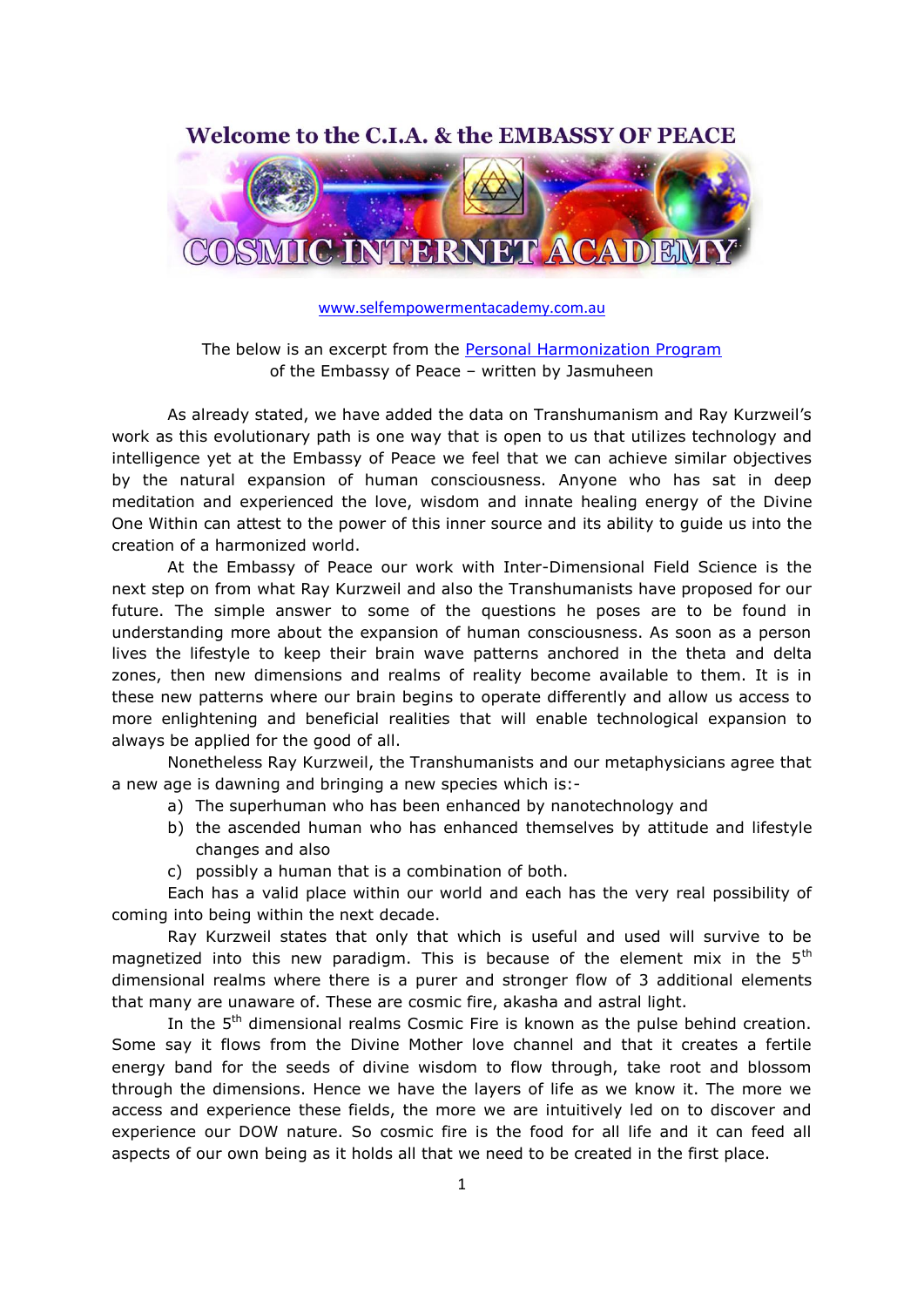The next element that is understood and well utilized in the 5D realms is the element akasha. This element is about knowledge, wisdom, reflection, contemplation, assessment, growth, rebirth, insight and it feeds higher mental paradigms. This element also gave birth to the Akashic Records which is said to be the original cosmic computer and main data storage unit that stores all the stories of creation - a library that we can access as we expand our own consciousness.

Astral light is a stream of energy that carries the cosmic fire and the akasha blend throughout the dimensions. As soon as an individual, planetary or galactic system opens to receive more love and wisdom then streams of astral light are magnetized to pass through the seeker and deposit into them more of that which they seek. This depositing of these elements can occur on an internal interdimensional level or on an external level or both. At the Embassy we believe that it is the addition of more of these higher, subtle elements that seem to move a human system into a more light and lovefilled state and thus they become enhanced.

The "super human enhanced by technology" reality is also a natural part of a planet"s evolutionary path as we trade ideas with various extraterrestrial groups yet at the Embassy we are interested in the movement en-mass of earth"s people into a future that is beneficial for all; a future driven by E.Q. (emotional intelligence quotient) not just I.Q.; a future where our intuitive nature is listened to as we blend both right and left brain activity and head and heart.

## **Institute of HeartMath** research at link: [http://www.heartmath.org](http://www.heartmath.org/) shares that:

- "Because the heart is the strongest biological oscillator in the human system, the rest of the body's systems are pulled into entrainment with the hearts rhythms."
- The quickest way to harmonize human heart rhythms is to focus on what the IHM call core heart feelings e.g. love and compassion.
- The heart has its own independent nervous system called "the brain in the heart".
- There are at least forty thousand neurons nerve cells in the heart and these relay information back and forth to the brain in the cranium to allow for a twoway communication between our heart and brain, although the heart beats independently of its connection with the cranium brain.
- Research by Joel and Beatrice Lacey at the Fels Research Institute in the 1970"s, found that when the cranium brain sent signals to the heart through the nervous system, our heart did not automatically obey. The hearts response depended on the nature of the task and the type of mental processing it required. However, the brain obeys all messages and instructions sent to it by the heart, messages that could influence a person"s behavior.
- The Fels Institute found that the heartbeat is not just a mechanical throb but also a system of intelligent language that influences our perception and reactions. Other researchers have found that the hearts rhythmic beating triggers neural impulses that influence the higher brain centres that govern emotional processing.
- Research at the IHM has also found that negative emotions disrupt the heart"s rhythms so that they become jagged and disordered. They found that positive emotions produce smooth harmonious heart rhythms, which in turn increase a person"s mental clarity, intuition and ability to perceive the world more clearly as well as enhancing their communication with others.